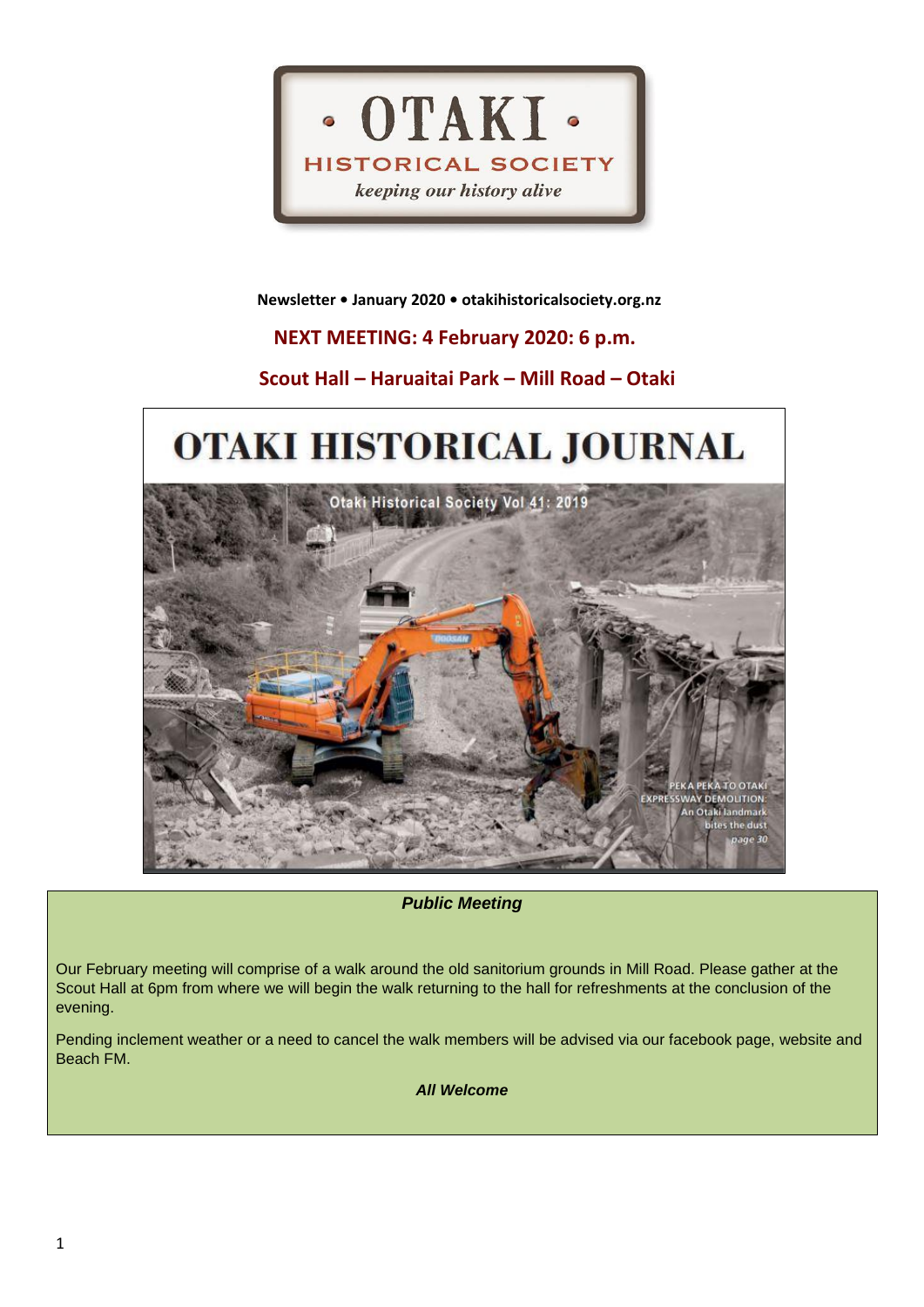#### *December Public Meeting*

Our final meeting for the year saw the successful launch of the 41<sup>st</sup> Otaki Historical Society journal. Full of memories, history, 2019 local news and many other items of Otaki and district interest, it has received excellent reviews and is selling fast.



*Members at the launch*



*Editor Sarah Maclean, launching the journal*







*Above are three images from the journal Top: Te Horo Store from Alan Stead's article Bottom: Artefacts from the Moonshine Mill From David Smith's article*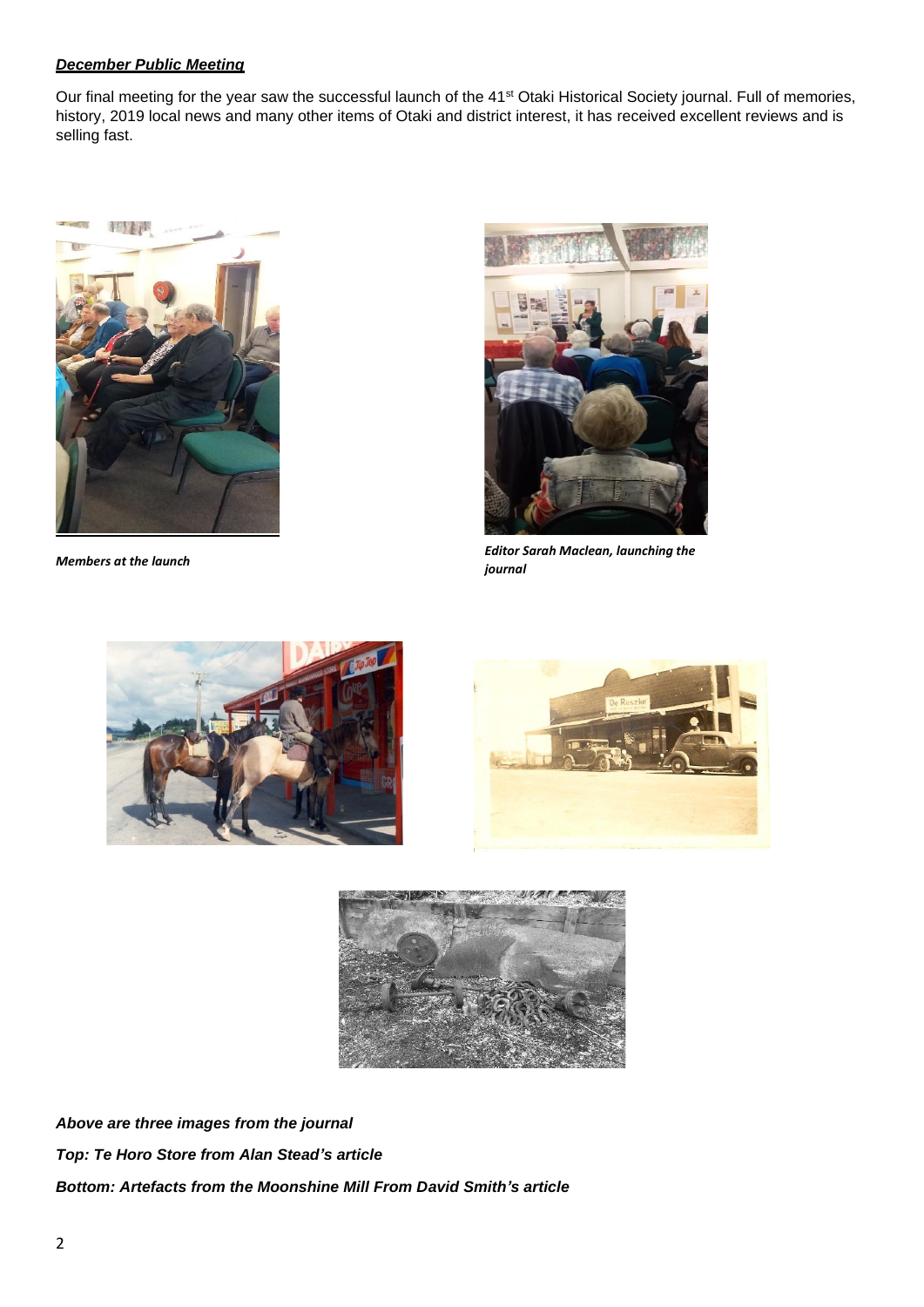## *Other Updates*

Committee members spent several days during December selling journals on Main Street. This proved popular with the public and good sales resulted.

### *Museum*

'Health on the Hill,' Otaki Museum's new exhibition opened to the public on 13 December featuring some of the history of Otaki's two hospitals: The Cottage Hospital and the Sanatorium. These were situated on the higher ground off Mill Rd. The Cottage Hospital became the Maternity Home in 1945 and is now the Otaki Community Health Centre. The Sanatorium closed in 1964. The building was subsequently used by Kimberley Hospital and Training Centre for some residents until 1985. The old buildings were demolished in 1997. The exhibition includes profiles of notable staff, medical and nursing memorabilia and recollections from some users of the services.

Visitor numbers over the holiday period have been high.



*Reading Room Have you visited this fascinating repository yet!!*

In late September this facility was officially launched as the 'Anne Thorpe Reading Room' in recognition of Anne Thorpe who was instrumental in the setting up of the museum*.* 

The back room at the museum has been refurbished as a workspace and research/reading room. Available for public viewing will be artefacts, photographs, family histories, scrapbooks etc. which are in the care of the Heritage Bank Trust and OHS. Visitors can also be given assistance to access the OHS Journal Index. We welcome this facility and encourage members to use these valuable resources for research or general interest.

#### *Radio Interviews*

These broadcasts continue on Coast Access Radio and Beach FM. Undertaken by committee members Annie Bythell and Sarah Maclean, these sessions are varied and always interesting. Make sure you tune in or catch up on the Coast Access session via their website. [www.coastaccessradio.org.nz](http://www.coastaccessradio.org.nz/) . The Beach FM sessions are on the last Thursday of the month.

#### **2020 Journal**



#### . **We are already planning the 2020 issue**

As always, we welcome any and all contributions from members, family or friends so if you would like help in putting your memories or ideas into an article for the journal please contact our Editor, Sarah Maclean at [otakihistoricalsociety@yahoo.com](mailto:otakihistoricalsociety@yahoo.com) or [otakihistoricalsociety@gmail.com,](mailto:otakihistoricalsociety@gmail.com) or speak to any of our committee members.

#### *Previous Journals*

The society has past journals available for sale at varying prices (from \$5). Please contact us to confirm the availability and cost of any of these journals you are interested in.

**Note:** Digitised copies of out of print journals and/or articles from any of our journals can be purchased from the society. Contact us for costs and further details.

Follow the link to our website to see all the covers of previous issues, click on the image to view the contents and make your choice! <https://www.otakihistoricalsociety.org.nz/journals>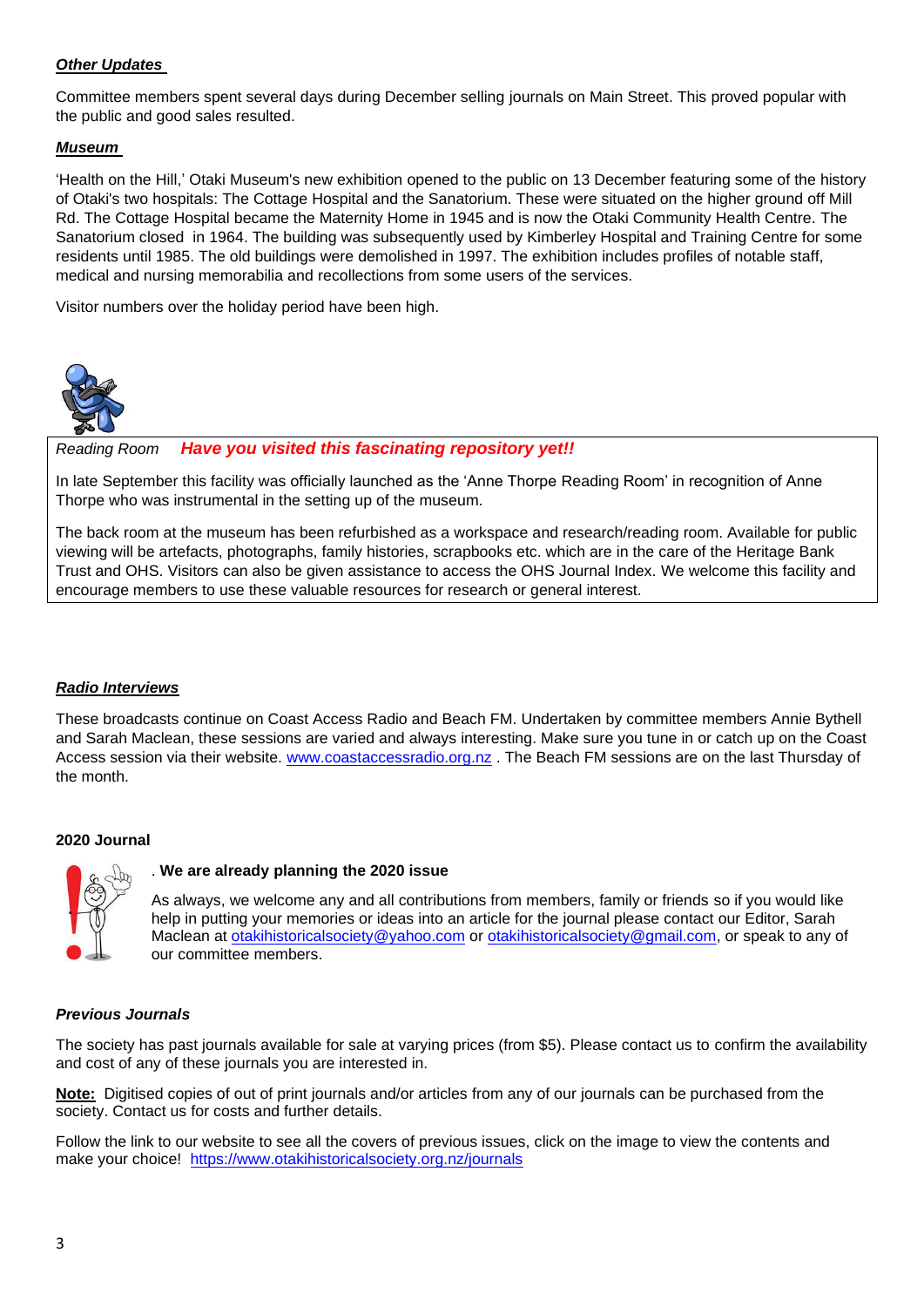#### *OHS Website and Index*



We now have our newsletters available on the website. Click on the 'Newsletters' tab at the top of the home page to view.

#### The new index updated with entries from the 2019 journal will shortly be available!!

The 1978 -2018 index is available on the website. [www.otakihistoricalsociety.org.nz](http://www.otakihistoricalsociety.org.nz/) The index is a valuable tool for researchers and members seeking information relating to the content of our 40 journals. Use the index to see if your interests (or family) are mentioned. If you find relevant information, refer to your journals or contact the Society to obtain past issues or digitised articles or journals.

The website also has many photographs and a very interesting timeline of Otaki's history for your viewing.

Journals and photographs can be purchased through the website and you can also join the society or renew your subscription. Submission forms for journals, subscriptions, queries are available.

#### *OHS Facebook Page*

See our page for meeting information, photographs and other updates.

<https://www.facebook.com/otakihistoricalsociety/>

#### *Correspondence*

Correspondence numbers continue to be steady and include requests for information, photographs and journals as well as business as usual.

#### *Reminder……Kiwibank to stop offering a cheque service*

Kiwibank recently announced they will not accept cheques after March 1 2020. As the society banks with Kiwibank we ask you to remember this in any financial dealings with us after that date. For all financial transactions with the Society you can direct credit to our account bank account No. **38 9004 0987739 00** . *Please ensure your name is included in reference field.*

#### *Upcoming Events*

#### *OHS Public Meetings*

Feb 4th 2020: Public Meeting. A walk through the grounds of the old hospital and sanitorium, see above notice for details.

#### *Reminder*

The Society warmly welcomes:

- Ideas and articles for future journals.
- Photographs, manuscripts and documents etc. relating to the history of Otaki and its surrounds
- New members
- Contact us at: [otakihistoricalsociety@yahoo.com](mailto:otakihistoricalsociety@yahoo.com)



*Another journal image - milk tankers at Rahui Factory 1981*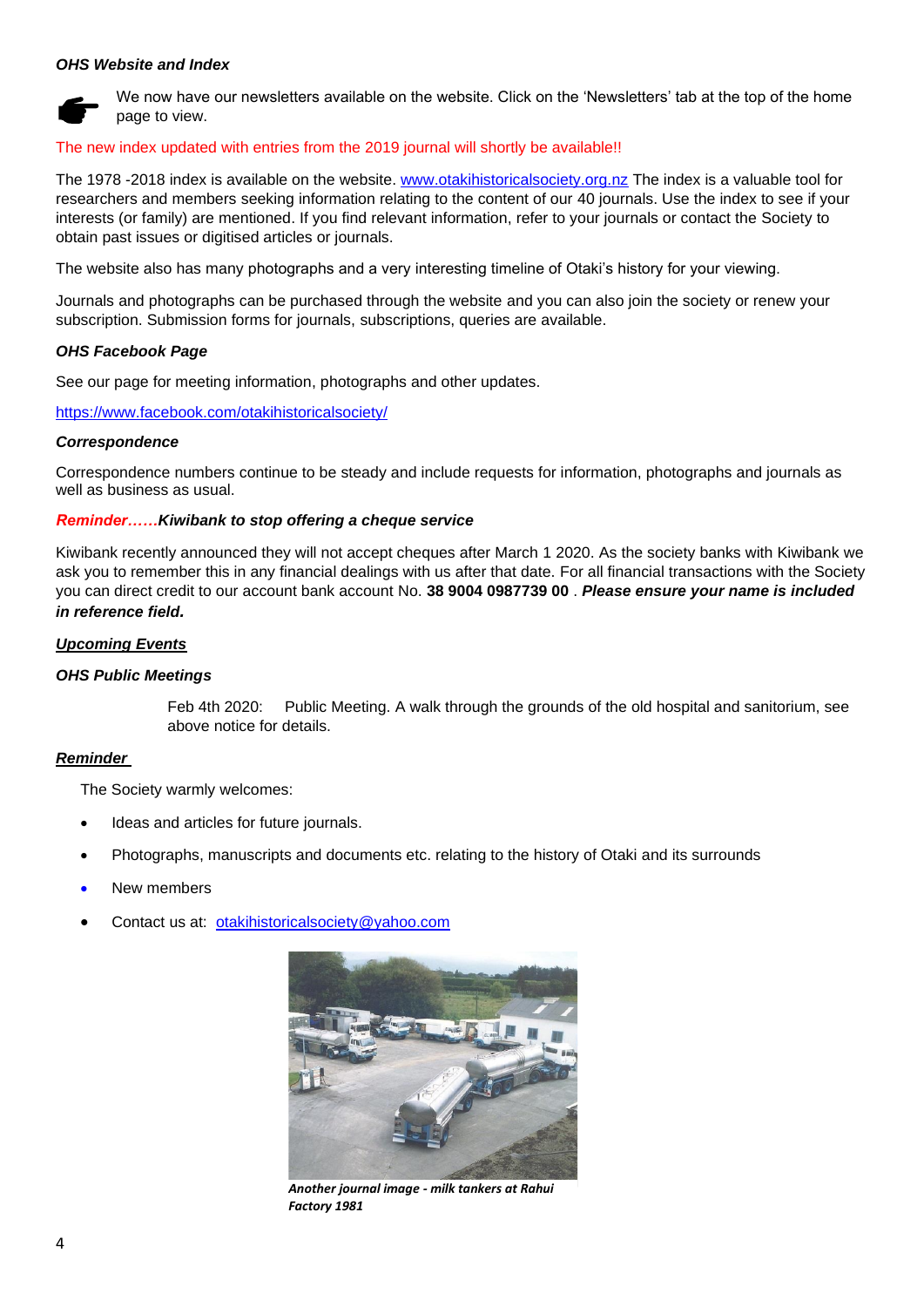|      | <b>Snippets from the Press Feb-Mar</b>                                                                                                                                                                                                                                                                                                                                                                                                      | <b>Courtesy Papers Past et al</b>                                                                                                                                                                                                                                                                                                                                                                                                                                                                                                                                                                                                                                                                                                                                                                                                                                                                                                                                                                                                                                                                                                                                                                                                                                                             |  |
|------|---------------------------------------------------------------------------------------------------------------------------------------------------------------------------------------------------------------------------------------------------------------------------------------------------------------------------------------------------------------------------------------------------------------------------------------------|-----------------------------------------------------------------------------------------------------------------------------------------------------------------------------------------------------------------------------------------------------------------------------------------------------------------------------------------------------------------------------------------------------------------------------------------------------------------------------------------------------------------------------------------------------------------------------------------------------------------------------------------------------------------------------------------------------------------------------------------------------------------------------------------------------------------------------------------------------------------------------------------------------------------------------------------------------------------------------------------------------------------------------------------------------------------------------------------------------------------------------------------------------------------------------------------------------------------------------------------------------------------------------------------------|--|
| 1850 | An interesting article recording the statistics of the Wellington<br>Province. Agricultural, whaling, flour milling, flax growing etc are<br>covered. Our coast was certainly a centre of business activity.<br>https://paperspast.natlib.govt.nz/newspapers/NZSCSG18500306<br>.2.3?end_date=31-03-<br>1850&query=otaki+&snippet=true&start_date=01-02-1850<br>Right: WF Barraud's painting of Hadfields Otaki Mill.<br>Ack: natlib.govt.nz |                                                                                                                                                                                                                                                                                                                                                                                                                                                                                                                                                                                                                                                                                                                                                                                                                                                                                                                                                                                                                                                                                                                                                                                                                                                                                               |  |
| 1860 | Otaki was obviously an active and busy port in 1860.<br>Wreck of schooner found near Auckland 150 years after sinking.                                                                                                                                                                                                                                                                                                                      | FOR OTAKI.<br>THE fine fast-sailing schooner<br>$'$ SARAH,"<br>12 tons. William Powel, Master, will<br>sail for the above port on Wednesday<br>next, the 14th inst.<br>For Freight only, apply to<br>PLIMMER & SON.<br>Plimmer's Wharf,<br>8th March, 1859.                                                                                                                                                                                                                                                                                                                                                                                                                                                                                                                                                                                                                                                                                                                                                                                                                                                                                                                                                                                                                                   |  |
| 1870 | An article in the press in March 1870.<br>Early days of Trip Advisor reviews?                                                                                                                                                                                                                                                                                                                                                               | REWARD!!<br>£1000<br>To parties travelling on the West Coast who<br>vouch that the accommodation is not of a first-<br>class character (stabling and paddocking in par-<br>ticular) at<br>ANGUS MILNE'S<br>BULL AND MOUTH HOTEL, OTAKI.<br>ME, the undersigned, having halted and<br>baited at the above establishment, can<br>highly recommend future travellers to give it a<br>trial, as they will find it the<br>CHEAPEST HOUSE ON THE COAST,<br>where the utmost attention is paid to man and<br>beast, combined with the greatest civility.<br>FIRST-CLASS LIQUORS AT THE VERY<br>LOWEST PRICES.<br>HENRY PHILLIPS,<br>(Signed)<br>Storekeeper, Greytown<br> Martin & Tolley<br>J. Futter<br>T. Prosser<br>A. Brown<br>Edward Magnus, and others.<br>In reference to the above, $A.M.$ desires to return<br>thanks to those who have supported him since<br>commencing in the above line; and as the House<br>is now replete with every comfort, he trusts that<br>by still catering for their wants with renewed<br>diligence, coupled with the utmost attention and<br>civility, to increase the support already so libe-<br>rally bestowed on him.<br>Good Beds, Large Paddock,<br>with<br>Wines, Beers, and Liquors of the Best Brands<br>A. MILNE,<br>Bull and Mouth Hotel, Otaki. |  |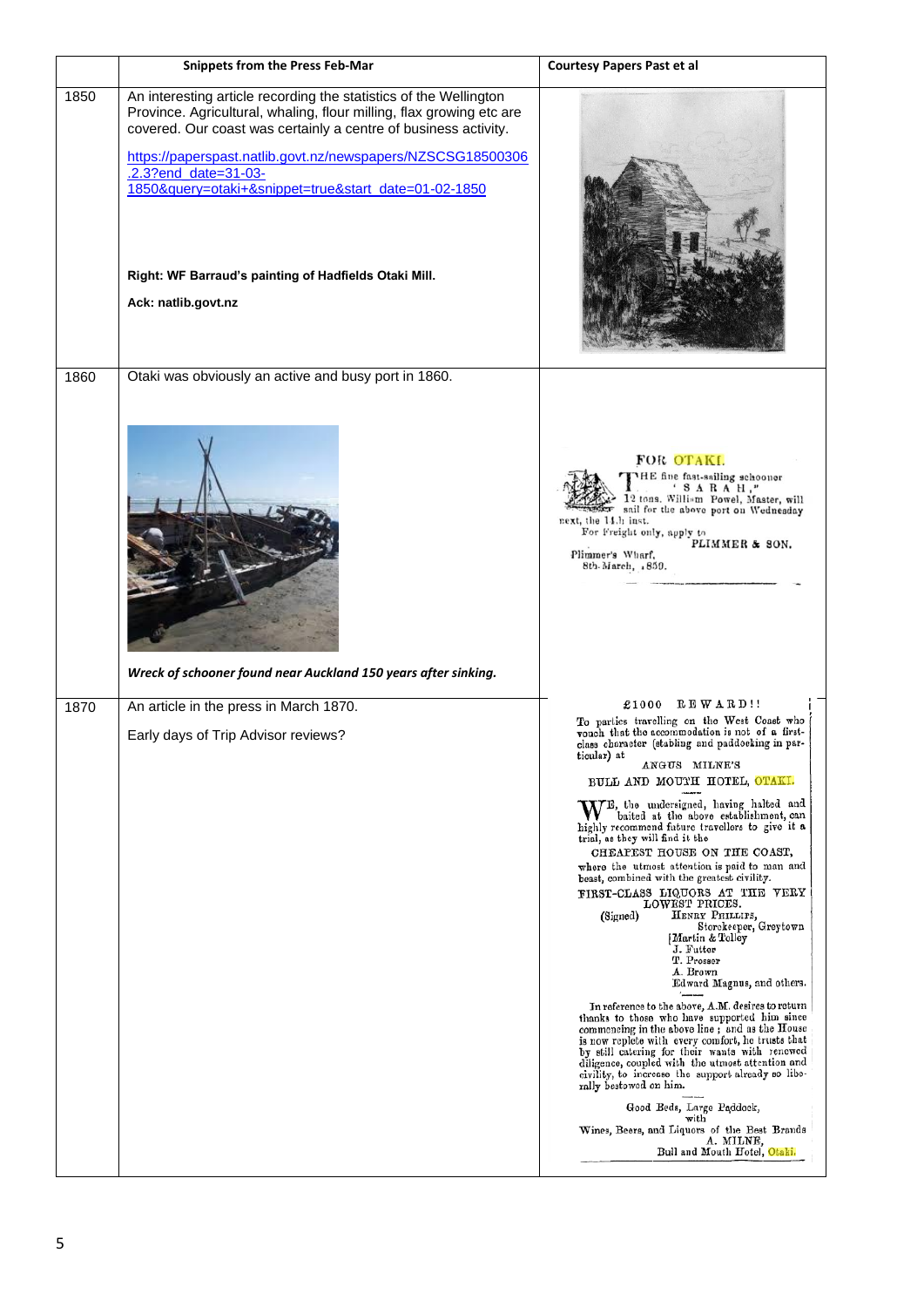

| Otaki Museum                  | The Shed Beauty Therapy                 |  |  |
|-------------------------------|-----------------------------------------|--|--|
| Chairs Hair Design            | <b>Harvey Bowler</b>                    |  |  |
| Telegraph Hotel               | <b>Kapiti Coast District Libraries</b>  |  |  |
| <b>Friends of Otaki River</b> | <b>Coast Access Radio</b>               |  |  |
| Agar Fenwick Limited          | Te Wananga o Raukawa                    |  |  |
| <b>Concrete Doctors</b>       | <b>First National Real Estate Otaki</b> |  |  |
| Tall Poppy                    | <b>Otaki Pottery Club</b>               |  |  |
| Otaki Today                   | <b>Otaki Genealogy</b>                  |  |  |
|                               |                                         |  |  |

*We acknowledge our advertisers and encourage members to support these local businesses and organisations*

| <b>ORDER YOUR HISTORICAL JOURNAL 2019 NOW!!</b>                                                                                                                                                                                                                          |                                                                                                           |                                                            |  |  |  |  |
|--------------------------------------------------------------------------------------------------------------------------------------------------------------------------------------------------------------------------------------------------------------------------|-----------------------------------------------------------------------------------------------------------|------------------------------------------------------------|--|--|--|--|
| Order by:                                                                                                                                                                                                                                                                |                                                                                                           |                                                            |  |  |  |  |
| Internet banking to: Otaki Historical Society, account no: 38 9004 0987739 00.<br>(Please ensure your name and 'JOURNAL 2019' is included in the reference field.) Then send us an email with your<br>name, address and phone number. (otakihistoricalsociety@yahoo.com) |                                                                                                           |                                                            |  |  |  |  |
| Emailing Maurice King at jandmking@xtra.co.nz (please include name, address, phone number and email address).                                                                                                                                                            |                                                                                                           |                                                            |  |  |  |  |
|                                                                                                                                                                                                                                                                          | Filling in this form and posting it with your cheque to: Otaki Historical Society, PO Box 50, Otaki 5542. |                                                            |  |  |  |  |
|                                                                                                                                                                                                                                                                          | Emailing otakihistoricalsociety@yahoo.com                                                                 |                                                            |  |  |  |  |
| NAME/S:                                                                                                                                                                                                                                                                  |                                                                                                           |                                                            |  |  |  |  |
| <b>ADDRESS:</b>                                                                                                                                                                                                                                                          |                                                                                                           |                                                            |  |  |  |  |
|                                                                                                                                                                                                                                                                          |                                                                                                           |                                                            |  |  |  |  |
| <b>PHONE:</b>                                                                                                                                                                                                                                                            | <b>EMAIL:</b>                                                                                             |                                                            |  |  |  |  |
| Cost: \$25 Copy: Number required                                                                                                                                                                                                                                         |                                                                                                           | Postage NZ: \$4 (per copy): Aus \$10 (per copy)<br>Total S |  |  |  |  |

You can also order through the order form on our website **[www.otakihistoricalsociety.org.nz](http://www.otakihistoricalsociety.org.nz/)**